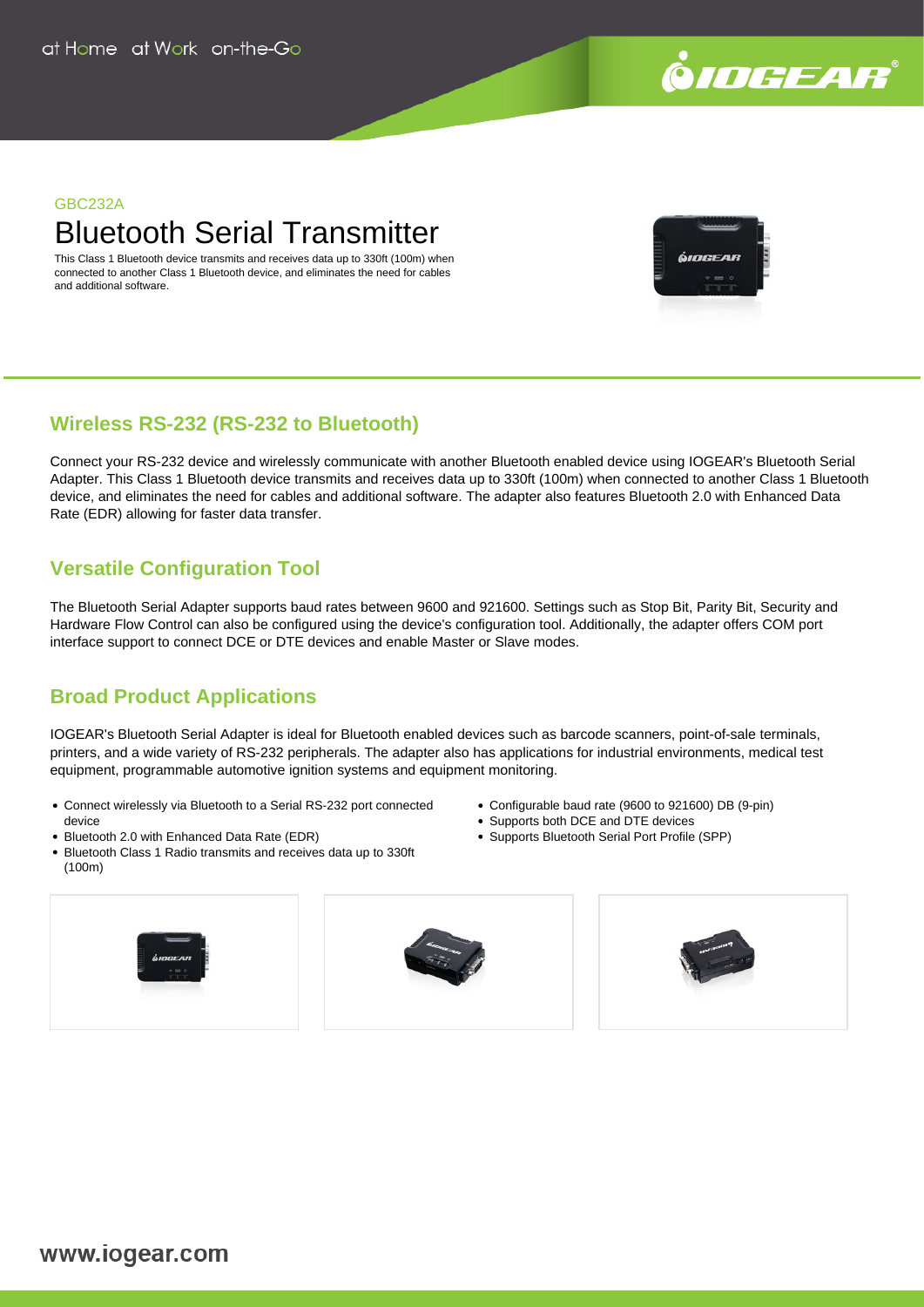

#### How does hwatt?

- Connect the Bluetooth Serial Adapter to a barcode scanner, printer, POS or other serial device
- Pair with a Bluetooth enabled computer or connect an additional Bluetooth Serial Adapter to your computer's serial port to print, scan or access your serial device wirelessly



#### **Requirements**

#### **Package Contents**

- System
- Requirements
- Windows PC Requirements
- Built-in Bluetooth, Bluetooth USB Adapter or additional IOGEAR Bluetooth Serial Adapter
- 
- Operating System  $\bullet$
- Windows® XP, Windows Vista®, Windows® 7, Windows<sup>®</sup> 8/8.1, Windows® 10
- Mac OS X 10.10, Mac OS X 10.11, Mac OS X 10.12, and Mac OS X 10.13.1 (Mac requires following App) [https://itunes.apple.co](https://itunes.apple.com/ca/app/iogear-bluetooth-serial-adapter/id1115026997?mt=12) [m/ca/app/iogear-bluet](https://itunes.apple.com/ca/app/iogear-bluetooth-serial-adapter/id1115026997?mt=12) [ooth-serial-adapter/id](https://itunes.apple.com/ca/app/iogear-bluetooth-serial-adapter/id1115026997?mt=12) [1115026997?mt=12](https://itunes.apple.com/ca/app/iogear-bluetooth-serial-adapter/id1115026997?mt=12)
- 1 X GBC232A
- Bluetooth Serial Adapter
- 1 X RS232 Extension Cable
- 1 X Gender Adapter (Female)
- 1 X Power Adapter
- 1 X Installation CD
- 1 X Quick Start Guide
- 1 X Warranty Card